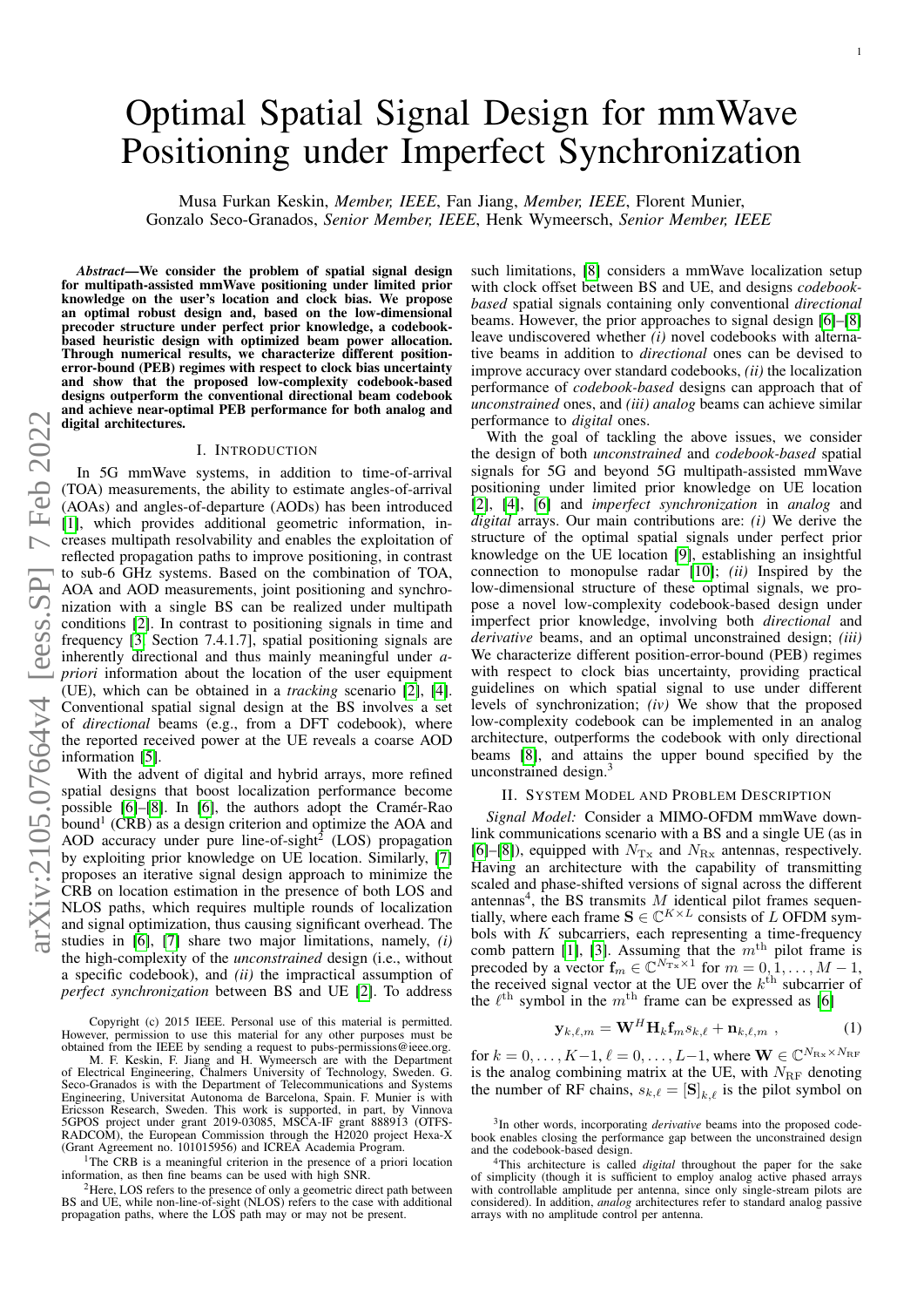

Fig. 1. 2D geometric model of mmWave MIMO positioning setup with known BS position q, unknown UE location p and orientation  $\psi$ , and unknown incidence point location  $\mathbf{r}_g$ .

the  $k^{\text{th}}$  subcarrier of the  $\ell^{\text{th}}$  symbol,  $\mathbf{H}_k \in \mathbb{C}^{N_{\text{Rx}} \times N_{\text{Tx}}}$  is the channel matrix at the  $k^{\text{th}}$  subcarrier, given by

<span id="page-1-0"></span>
$$
\mathbf{H}_{k} = \sum_{g=0}^{G-1} \alpha_{g} e^{-j2\pi k \Delta f \tau_{g}} \mathbf{a}_{\text{Rx}}(\phi_{g}) \mathbf{a}_{\text{Tx}}^{T}(\theta_{g}) , \qquad (2)
$$

and  $n_{k,\ell,m} \sim \mathcal{CN}(\mathbf{0}, \sigma^2 \mathbf{I})$  is additive white Gaussian noise. Here,  $\Delta f$  is the subcarrier spacing, G denotes the number of paths,  $\alpha_g$ ,  $\tau_g$ ,  $\phi_g$  and  $\theta_g$  are the complex channel gain, delay, AOA and AOD of the  $g<sup>th</sup>$  path, respectively, and  $\mathbf{a}_{\text{Tx}}(\theta) \in \mathbb{C}^{N_{\text{Tx}} \times 1}$  and  $\mathbf{a}_{\text{Rx}}(\phi) \in \mathbb{C}^{N_{\text{Rx}} \times 1}$  denote the array steering vectors at the BS and UE, respectively.

*System Geometry:* We consider a 2D positioning setup (see Fig. [1\)](#page-1-0) where the BS and UE are located at  $\mathbf{q} = \begin{bmatrix} q_x, q_y \end{bmatrix}^T \in$  $\mathbb{R}^{2\times 1}$  and  $\mathbf{p} = [p_x, p_y]^T \in \mathbb{R}^{2\times 1}$ , respectively, and the orientation of the UE is denoted by  $\psi \in [0, 2\pi)$ . We assume that q is known, while p and  $\psi$  are unknown to be estimated from [\(1\)](#page-0-0), as in [\[11\]](#page-5-10), [\[12\]](#page-5-11). For the channel model,  $g = 0$ represents the LOS path, while  $g \ge 1$  correspond to the NLOS paths. Each NLOS path is associated with an incidence point with unknown location  $\mathbf{r}_g = [r_{g,x}, r_{g,y}]^T \in \mathbb{R}^{2 \times 1}$ . According to the system geometry, the angles can be expressed as

$$
\theta_{g>0} = \text{atan2}(r_{g,y} - q_y, r_{g,x} - q_x) \tag{3}
$$

$$
\theta_0 = \operatorname{atan2}(p_y - q_y, p_x - q_x) , \qquad (4)
$$

$$
\phi_{g>0} = \operatorname{atan2}(p_y - r_{g,y}, p_x - r_{g,x}) - \psi , \qquad (5)
$$

$$
\phi_0 = \theta_0 - \psi,\tag{6}
$$

with  $atan2(y, x)$  denoting the four-quadrant inverse tangent. The path delays are given by

$$
\tau_{g>0} = (\|\mathbf{q} - \mathbf{r}_g\|_2 + \|\mathbf{r}_g - \mathbf{p}\|_2) / c + \Delta t , \qquad (7)
$$

$$
\tau_0 = \left\| \mathbf{p} - \mathbf{q} \right\|_2 / c + \Delta t,\tag{8}
$$

where c is the speed of propagation and  $\Delta t$  is the clock bias between the BS and UE, modeled as  $\Delta t \sim p(\Delta t)$ .

*Problem Description for Spatial Signal Design:* Our problem of interest for mmWave spatial signal design is to find the optimal (analog, hybrid, or digital) precoder  $\mathbf{F} \triangleq$  $[\mathbf{f}_0 \dots \mathbf{f}_{M-1}] \in \mathbb{C}^{N_{\text{Tx}} \times M}$  that maximizes the accuracy of estimation of UE location p in a setup where also the orientation  $\psi$ , the clock bias  $\Delta t$  and the incidence point locations  $\{r_g\}_{g=1}^{G-1}$ have to be estimated. The input data for the estimator are the observations  $\{y_{k,\ell,m}\}_{\forall k,\ell,m}$  in [\(1\)](#page-0-0), collected over M beams each employing  $\overline{L}$  symbols with  $\overline{K}$  subcarriers, together with the prior knowledge<sup>5</sup> on p,  $\{r_g\}_{g=1}^{G-1}$  and  $\Delta t$ . Since the BS has no control over the UE,  $W$  is assumed to be fixed and not subject to optimization.

#### III. SPATIAL SIGNAL DESIGN FOR MMWAVE POSITIONING

In this section, we derive the CRB based performance metric for position estimation, and propose unconstrained and codebook-based strategies to design spatial signals.

#### <span id="page-1-1"></span>*A. CRB-Based Performance Metric*

The channel and location domain unknown parameter vectors are given by  $\boldsymbol{\eta} = \left[\boldsymbol{\theta}^T, \boldsymbol{\phi}^T, \boldsymbol{\alpha}_R^T, \boldsymbol{\alpha}_I^T, \boldsymbol{\tau}^T\right]^T \in \mathbb{R}^{5G \times 1}$  and  $\widetilde{\eta} = [\mathbf{p}^T, \psi, \mathbf{r}^T, \alpha_R^T, \alpha_I^T, \Delta t]^T \in \mathbb{R}^{(4G+2)\times 1}$ , respectively, where  $\boldsymbol{\theta} = [\theta_0, \dots, \theta_{G-1}]^T$ ,  $\boldsymbol{\phi} = [\phi_0, \dots, \phi_{G-1}]^T$ ,  $\boldsymbol{\alpha}_R =$  $\left[\Re\left\{\alpha_0\right\},\ldots,\Re\left\{\alpha_{G-1}\right\}\right]^T$ ,  $\alpha_{\rm I} = \left[\Im\left\{\alpha_0\right\},\ldots,\Im\left\{\alpha_{G-1}\right\}\right]^T$ ,  $\tau = [\tau_0, \dots, \tau_{G-1}]^T$  and  $\mathbf{r} = [\mathbf{r}_1^T, \dots, \mathbf{r}_{G-1}^T]^T$ . The Fisher information matrix (FIM)  $J \in \mathbb{R}^{5G \times 5G}$  of  $\eta$  can be computed from the signal model in [\(1\)](#page-0-0) using the Slepian-Bangs formula [\[13,](#page-5-12) Eq. (15.52)] as

<span id="page-1-6"></span>
$$
\left[\mathbf{J}\right]_{i,j} = \frac{2}{\sigma^2} \sum_{k=0}^{K-1} \sum_{\ell=0}^{L-1} \sum_{m=0}^{M-1} \Re\left\{ \frac{\partial \overline{\mathbf{y}}_{k,\ell,m}^H}{\partial \eta_i} \frac{\partial \overline{\mathbf{y}}_{k,\ell,m}}{\partial \eta_j} \right\} \tag{9}
$$

for  $i, j = 0, \ldots, 5G - 1$ , where  $\overline{\mathbf{y}}_{k,\ell,m} = \mathbf{W}^H \mathbf{H}_k \mathbf{f}_m s_{k,\ell}$ .

Since our focus is on the positioning performance, we derive the FIM  $\widetilde{\mathbf{J}} \in \mathbb{R}^{(4G+2)\times(4G+2)}$  of  $\widetilde{\boldsymbol{\eta}}$  as

<span id="page-1-4"></span>
$$
\widetilde{\mathbf{J}} = \mathbf{T}^T \mathbf{J} \mathbf{T} + \mathbf{J}^{\text{prior}} \,, \tag{10}
$$

where  $T<sup>T</sup>JT$  and  $J<sup>prior</sup>$  represent the FIMs derived from the observations and the prior knowledge, respectively, and the transformation matrix  $\mathbf{T} \in \mathbb{R}^{5G \times (4G+2)}$  can be expressed as the Jacobian  $[\mathbf{T}]_{i,j} = \partial [\eta]_i / \partial [\tilde{\eta}]_j$ . Since only the clock bias<br>is assumed to be random in  $\tilde{\mathbf{p}}$  we have  $[\text{Tr}^{\text{prior}}]$ is assumed to be random in  $\tilde{\eta}$ , we have  $[J^{\text{prior}}]_{(4G+2,4G+2)} =$  $J_{\text{clk}} \geq 0$ , derived from  $p(\Delta t)$ , and all other entries of J<sup>prior</sup> are zero [\[12\]](#page-5-11). To quantify the position estimation accuracy, we adopt the PEB as our performance metric, which can be computed via [\[11\]](#page-5-10), [\[12\]](#page-5-11)

<span id="page-1-2"></span>
$$
\text{PEB}(\mathbf{F}; \widetilde{\boldsymbol{\eta}}) = \left[ \text{tr} \left( [\widetilde{\mathbf{J}}^{-1}]_{0:1,0:1} \right) \right]^{1/2} . \tag{11}
$$

As seen from Appendix [A,](#page-5-13) the FIM  $\bar{J}$  and the PEB in [\(11\)](#page-1-2) are functions of the precoder F employed by the BS.

#### *B. Optimal Signal Design with Perfect Knowledge*

The PEB depends on the deterministic unknown parameters in  $\tilde{\eta}$  (i.e., p,  $\psi$ , r,  $\alpha_R$  and  $\alpha_I$ ). In this part, we assume perfect knowledge of these parameters and formulate the signal design problem accordingly. In Sec. [III-C,](#page-2-0) we will focus on robust signal design in the presence of uncertainties in  $\tilde{\eta}$ . Under perfect knowledge of  $\tilde{\eta}$ , the signal design problem with a total power constraint  $P_{\text{tot}}$  can be formulated as

<span id="page-1-5"></span><span id="page-1-3"></span>
$$
\min_{\mathbf{F}} \ \text{PEB}(\mathbf{F}; \widetilde{\boldsymbol{\eta}}) \ \text{ s.t. } \ \text{tr}\left(\mathbf{F}\mathbf{F}^{H}\right) = P_{\text{tot}}/(KL) \ . \tag{12}
$$

Using change of variables  $X = LFF<sup>H</sup>$ , [\(12\)](#page-1-3) can be relaxed to (by removing the constraint rank( $X$ ) = M) [\[14,](#page-5-14) Ch. 7.5.2]

$$
\min_{\mathbf{X}, \mathbf{u}} \quad \mathbf{1}^T \mathbf{u} \tag{13}
$$

s.t. 
$$
\begin{bmatrix} \widetilde{\mathbf{J}}(\mathbf{X}) & \mathbf{e}_b \\ \mathbf{e}_b^T & u_b \end{bmatrix} \succeq 0, b = 0, 1, \text{tr}(\mathbf{X}) = \frac{P_{\text{tot}}}{K}, \mathbf{X} \succeq 0,
$$

where  $\mathbf{u} = [u_0, u_1]^T$  is a newly introduced auxiliary variable and  $e_b$  is the  $b<sup>th</sup>$  column of the identity matrix. It can be observed from [A](#page-5-13)ppendix A and [\(10\)](#page-1-4) that  $\tilde{J}(X)$  is a linear function of  $X$  [\[6\]](#page-5-5), [\[9\]](#page-5-8), which implies that [\(13\)](#page-1-5) is a convex semidefinite program (SDP) [\[14,](#page-5-14) Ex. 3.26] and thus can be solved via standard convex optimization tools.<sup>6</sup> The following proposition provides the structure of the precoder covariance matrix for the relaxed problem in [\(13\)](#page-1-5).

<sup>5</sup>The prior information can be obtained via joint tracking of UE and incidence point positions and clock bias [\[2\]](#page-5-1), [\[6\]](#page-5-5). The prior knowledge on **p** and  $\{r_g\}_{g=1}^{G-1}$  will be described in Sec. [III-C,](#page-2-0) while the effect of  $\Delta t$  on PEB will be introduced in Sec. [III-A.](#page-1-1)

<sup>&</sup>lt;sup>6</sup>Using the covariance matrix  $\mathbf{X} \in \mathbb{C}^{N_{\text{Tx}}} \times N_{\text{Tx}}}$  obtained from the relaxed problem in [\(13\)](#page-1-5), an approximate precoder  $\mathbf{F} \in \mathbb{C}^{N_{\text{Tx}} \times M}$  can be recovered by using randomization procedures  $[15]$ .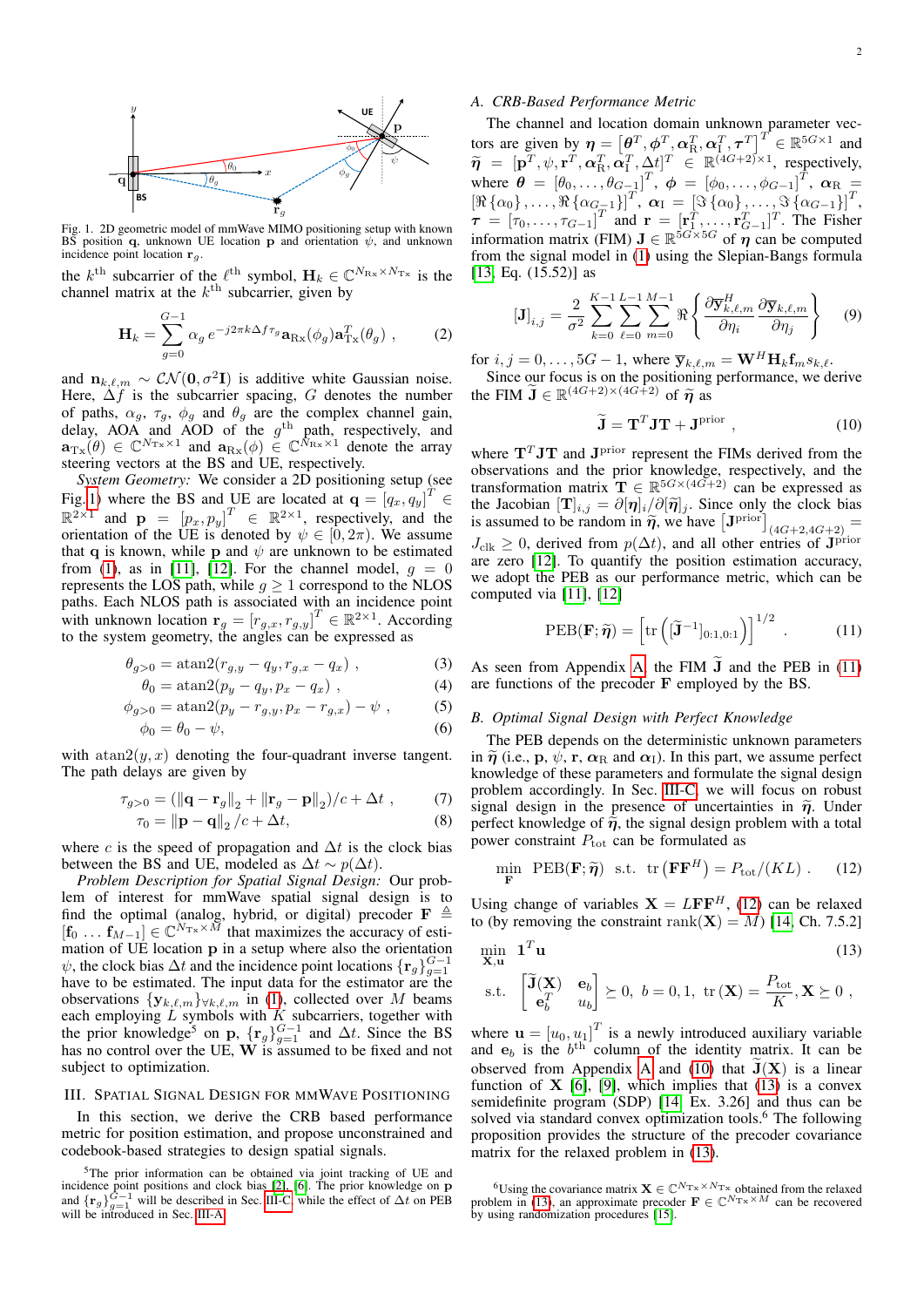<span id="page-2-1"></span>*Proposition 1.* The precoder covariance matrix  $X^*$  obtained as the solution to the relaxed problem in [\(13\)](#page-1-5) can be expressed as

$$
\mathbf{X}^{\star} = \mathbf{U}_{\mathrm{Tx}} \mathbf{\Lambda} \mathbf{U}_{\mathrm{Tx}}^{H} , \qquad (14)
$$

where  $\Lambda \in \mathbb{C}^{2G \times 2G}$  is a positive semidefinite (PSD) matrix and UTx , [ATx .  $\mathbf{\dot{A}}_{\mathrm{Tx}} \triangleq [\mathbf{A}_{\mathrm{Tx}} \ \dot{\mathbf{A}}_{\mathrm{Tx}}]^*, \ \mathbf{A}_{\mathrm{Tx}} \triangleq [\mathbf{a}_{\mathrm{Tx}}(\theta_0) \dots \mathbf{a}_{\mathrm{Tx}}(\theta_{G-1})],\ \mathbf{\dot{A}}_{\mathrm{Tx}} \triangleq [\mathbf{\dot{a}}_{\mathrm{Tx}}(\theta_0) \dots \mathbf{\dot{a}}_{\mathrm{Tx}}(\theta_{G-1})], \ \ \text{with} \ \ \mathbf{\dot{a}}_{\mathrm{Tx}}(\theta) \triangleq$  $\partial \mathbf{a}_{\mathrm{Tx}}(\theta)/\partial \theta.$ 

#### *Proof.* See Appendix [B.](#page-5-16)

Proposition [1](#page-2-1) can significantly reduce the computational burden of solving [\(13\)](#page-1-5) since the optimization can equivalently be performed over  $\Lambda \in \mathbb{C}^{2G \times 2G}$  instead of  $\mathbf{X} \in \mathbb{C}^{N_{\text{Tx}} \times N_{\text{Tx}}}.$ Note that due to channel sparsity in mmWave [\[16\]](#page-5-17), we usually have  $G \ll N_{\text{Tx}}$ . Hence, we propose to solve the following equivalent convex problem:

$$
\min_{\mathbf{\Lambda}, \mathbf{u}} \mathbf{1}^T \mathbf{u} \quad \text{s.t.} \begin{bmatrix} \widetilde{\mathbf{J}}(\mathbf{\Lambda}) & \mathbf{e}_b \\ \mathbf{e}_b^T & u_b \end{bmatrix} \succeq 0, b = 0, 1, \quad \text{(15)}
$$
\n
$$
\text{tr} \left( \mathbf{U}_{\text{T} \times} \mathbf{\Lambda} \mathbf{U}_{\text{T} \times}^H \right) = \frac{P_{\text{tot}}}{K}, \mathbf{\Lambda} \succeq 0.
$$

Based on Proposition [1,](#page-2-1) it is worth highlighting the remarkable connection between mmWave positioning and *monopulse* . *radar* [\[10\]](#page-5-9). Precisely,  $A_{Tx}$  and  $A_{Tx}$  correspond to *sum* and *difference* beams employed in monopulse radar for target tracking with high precision. In the context of mmWave signal design, UE can be tracked by using a combination of *directional* and *derivative* beams pointing towards the path AODs.<sup>7</sup> The key difference is that a mmWave BS can exploit multipath to enable positioning under imperfect BS-UE synchronization while monopulse radar relies on LOS-only . tracking with narrow beamwidth (i.e.,  $A_{Tx}$  and  $A_{Tx}$  contain a single beam in a monopulse system [\[10\]](#page-5-9)). Fig. [2](#page-2-2) illustrates the beampatterns of directional and derivative beams, which agree with those of sum and difference beams in [\[10,](#page-5-9) Fig. 2].

## <span id="page-2-0"></span>*C. Robust Signal Design with Imperfect Knowledge*

Assuming that  $\tilde{\eta}$  belongs to an uncertainty region  $\mathcal{U}$  [\[6\]](#page-5-5), we propose two strategies for robust signal design. In practice,  $U$  can be determined from the output of tracking routines, where the means and covariances of the parameters specify, respectively, the center and the extent of  $U$  [\[2\]](#page-5-1).

*1) Optimization-Based Robust Unconstrained Design:* Under imperfect knowledge of  $\tilde{\eta}$ , we resort to the worst-case PEB minimization strategy:

$$
\min_{\mathbf{X}} \ \ \max_{\widetilde{\boldsymbol{\eta}} \in \mathcal{U}} \ \text{PEB}(\mathbf{X}; \widetilde{\boldsymbol{\eta}}) \ \ \text{s.t.} \ \ \text{tr}\left(\mathbf{X}\right) = \frac{P_{\text{tot}}}{K}, \ \mathbf{X} \succeq 0 \ . \ \ (16)
$$

Discretizing U into a uniform grid of N points  $\{\tilde{\pmb{\eta}}_n\}_{n=0}^{N-1}$ , the problem in (16) can be reformulated in the epigraph form as problem in [\(16\)](#page-2-3) can be reformulated in the epigraph form as

$$
\min_{\mathbf{X},t,\{u_{n,b}\}} t
$$
\n
$$
\text{s.t.} \begin{bmatrix}\n\widetilde{\mathbf{J}}(\mathbf{X}; \widetilde{\boldsymbol{\eta}}_n) & \mathbf{e}_b \\
\mathbf{e}_b^T & u_{n,b}\n\end{bmatrix} \succeq 0, \ b = 0, 1, \ n = 0, \dots, N - 1
$$
\n
$$
u_{n,0} + u_{n,1} \le t, \ n = 0, \dots, N - 1
$$
\n
$$
\text{tr}(\mathbf{X}) = P_{\text{tot}}/K, \ \mathbf{X} \succeq 0,
$$
\n(17)

where  $J(X;\tilde{\eta}_n)$  represents the FIM in [\(10\)](#page-1-4) evaluated at  $\tilde{\eta} =$  $\widetilde{\eta}_n$ , and t and  $\{u_{n,b}\}_{\forall n,b}$  are auxiliary variables. Similar to [\(13\)](#page-1-5), the problem in [\(17\)](#page-2-4) is an SDP and can be solved using convex optimization [\[17\]](#page-5-18).



Fig. 2. Uniform linear array (ULA) beampatterns of the directional beam Fig. 2. Uniform linear array (ULA) beampatterns of the directional beam  $\mathbf{a}_{\text{Tx}}(\theta)$ , the digital derivative beam  $\mathbf{a}_{\text{Tx}}(\theta)$  and the analog derivative beam  $\mathbf{a}_{\text{Tx}}(\theta)$ , the digital derivative beam  $\mathbf{a}_{\text{Tx}}(\theta)$  and the analog derivative beam  $\mathbf{a}_{\text{Tx}}(\theta)$  for  $\theta = 0$  with  $N_{\text{Tx}} = 32$  antennas. Intuitively, the directional beam provides the required SNR for position estimation, while the derivative beam helps the UE to best identify small deviations from the boresight direction, like in monopulse radar, as evidenced by its sharp curvature around the boresight. High-precision tracking of UE involves weighted combination of directional and derivative beams.

<span id="page-2-2"></span>TABLE I SIMULATION PARAMETERS

<span id="page-2-7"></span><span id="page-2-5"></span>

| fc              | 28 GHz              | $BS$ loc. q                     | $ 0,0 $ m                                    |
|-----------------|---------------------|---------------------------------|----------------------------------------------|
| Κ               | 1024                | UE $loc.$ $p$                   | $[25, 10]$ m                                 |
|                 | $120\,\mathrm{kHz}$ | incidence loc. $\mathbf{r}_1$   | $[15, 25]$ m                                 |
|                 |                     | noise PSD $N_0$                 | $-174 \text{ dBm/Hz}$                        |
| $N_{\text{Tx}}$ | 32                  | noise figure $F_{\text{Rx}}$    | 8 dB                                         |
| $N_{\rm{Rx}}$   | 16                  |                                 | $\frac{10^{0.1(F_{\rm Rx}+N_0)}}{K\Delta f}$ |
| $N_{\rm BF}$    | 16                  | Tx Power, $P_{\text{tot}}/(LM)$ | $20 \text{ dBm}$                             |
| $M$ (Scen.1)    | 16                  | $M$ (Scen.2)                    |                                              |
| $N$ (Scen.1)    | 36                  | $N$ (Scen.2)                    | 16                                           |

*2) Codebook-Based Heuristic Design with Optimized Beam Power Allocation:* Due to the presence of multiple grid points  ${\{\tilde{\eta}_n\}}_{n=0}^{N-1}$ , [\(17\)](#page-2-4) cannot be transformed into a lower dimensional<br>problem, as in (15). To devise a low-complexity signal design problem, as in [\(15\)](#page-2-5). To devise a low-complexity signal design approach as an alternative to the SDP in [\(17\)](#page-2-4), we propose a codebook-based heuristic design inspired by Proposition [1.](#page-2-1) Specifically, we consider the following digital and analog codebooks to span the AOD uncertainty intervals of the different paths:

$$
\mathbf{F}^{\text{digital}} \triangleq \left[ \mathbf{F}^{\text{sum}} \ \mathbf{F}^{\text{diff}} \right] \,, \ \mathbf{F}^{\text{analog}} \triangleq \left[ \mathbf{F}^{\text{sum}} \ \widetilde{\mathbf{F}}^{\text{diff}} \right] \,, \quad (18)
$$

where  $\mathbf{F}_{\text{sum}}^{\text{sum}} \triangleq [\mathbf{F}_0^{\text{sum}} \dots \mathbf{F}_{G-1}^{\text{sum}}]$ ,  $\mathbf{F}^{\text{diff}} \triangleq [\mathbf{F}_0^{\text{diff}} \dots \mathbf{F}_{G-1}^{\text{diff}}]$ ,  $\widetilde{\mathbf{F}}^{\text{diff}} \triangleq \left[ \widetilde{\mathbf{F}}_0^{\text{diff}} \dots \widetilde{\mathbf{F}}_{G-1}^{\text{diff}} \right]$ , in which

<span id="page-2-6"></span>
$$
\mathbf{F}_g^{\text{sum}} \triangleq \left[ \mathbf{a}_{\text{Tx}}(\theta_{g,0}) \dots \mathbf{a}_{\text{Tx}}(\theta_{g,N_g-1}) \right] , \qquad (19)
$$
  
\n
$$
\mathbf{F}^{\text{diff}} \triangleq \left[ \dot{\mathbf{b}} - (\theta_{g,N_g}) \right] \cdot \mathbf{b} - (\theta_{g,N_g}) \tag{20}
$$

$$
\mathbf{F}_g^{\text{diff}} \triangleq \left[ \dot{\mathbf{a}}_{\text{Tx}}(\theta_{g,0}) \dots \dot{\mathbf{a}}_{\text{Tx}}(\theta_{g,N_g-1}) \right] , \qquad (20)
$$

$$
\widetilde{\mathbf{F}}_g^{\text{diff}} \triangleq \left[ \widetilde{\mathbf{a}}_{\text{Tx}}(\theta_{g,0}) \dots \widetilde{\mathbf{a}}_{\text{Tx}}(\theta_{g,N_g-1}) \right] ,\qquad(21)
$$

<span id="page-2-4"></span><span id="page-2-3"></span>for  $g \in \{0, \ldots, G-1\}$ . Here,  $\{\theta_{g,i}\}_{i=0}^{N_g-1}$  denote the evenly spaced AODs covering the uncertainty interval of the  $g<sup>th</sup>$ path, with an angular spacing equal to 3 dB (half-power) beamwidth [\[18\]](#page-5-19), [\[19,](#page-5-20) Ch. 22.10]. Moreover,  $\tilde{a}_{Tx}(\theta)$  denotes the heat engles approximation (i.e., with unit marked untries) the best analog approximation (i.e., with unit-modulus entries) the best analog approximation (i.e., with unit-modulus entries)<br>to  $\dot{\mathbf{a}}_{T_x}(\theta)$  determined using gradient projections iterations in [\[20,](#page-5-21) Alg. 1]. In [\(18\)](#page-2-6), F sum represents a standard *directional* beam codebook, while  $\mathbf{F}^{\text{diff}}$  and  $\tilde{\mathbf{F}}^{\text{diff}}$  are novel *derivative* codebooks stemming from Proposition [1.](#page-2-1) Note that in the regime of large number of antennas, broader beams than steering vectors should be used to avoid very large  $N_q$ .

Given a predefined codebook with entries  $\mathbf{F} = [\mathbf{f}_0 \dots \mathbf{f}_{M-1}]$ (with  $M = 2\sum_{g=0}^{G-1} N_g$ ), each normalized to have the squared norm  $\left\Vert \mathbf{f}_{m}\right\Vert _{2}^{2}=P_{\text{tot}}/(KLM)$   $\forall m$ , we consider the optimal

<sup>&</sup>lt;sup>7</sup>Note from Appendix [B](#page-5-16) that each beam in  $\bf{F}$  is a weighted combination of the directional and derivative beams in  $U_{Tx}$ .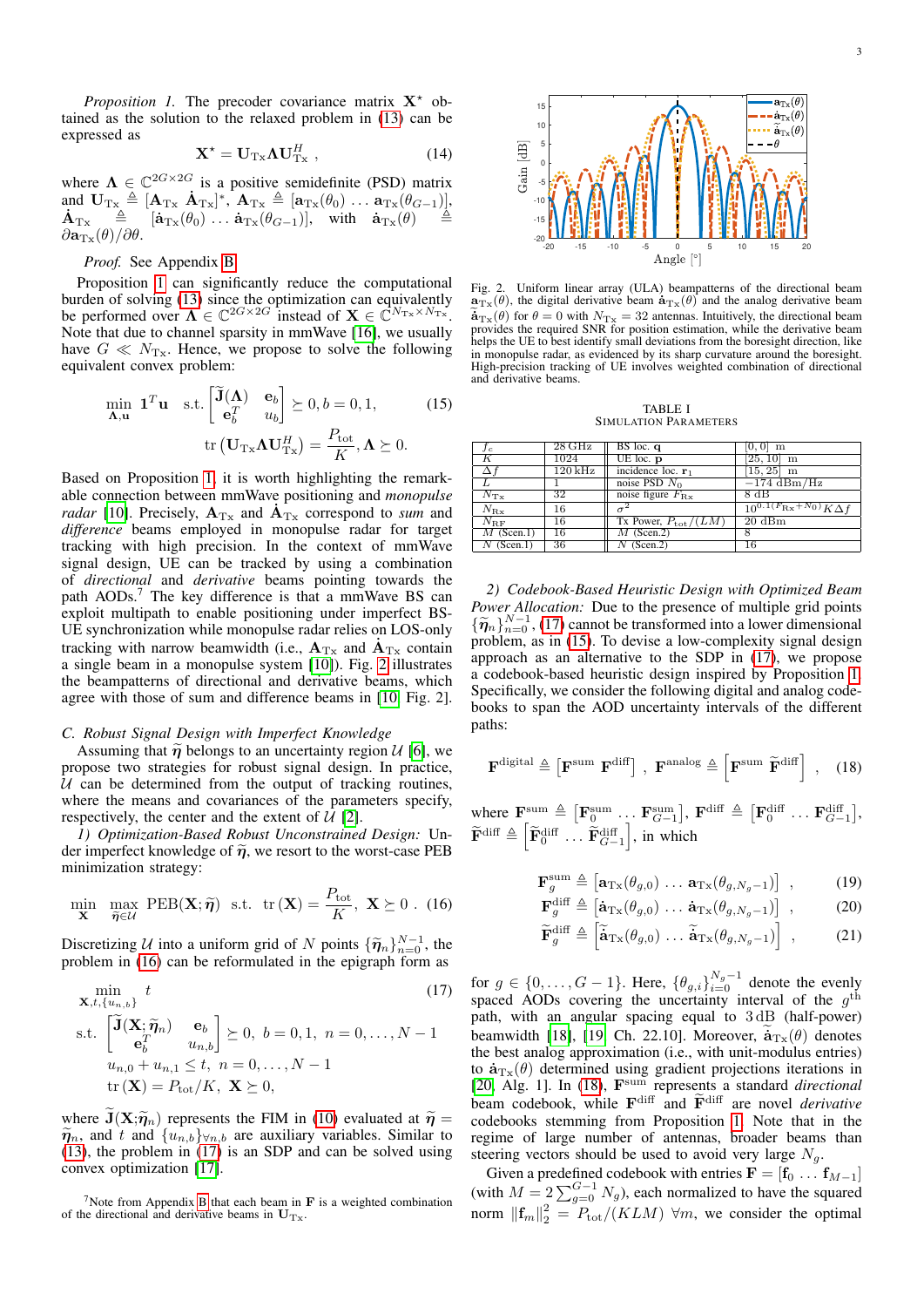beam power allocation problem in  $\rho = [\rho_0, \dots, \rho_{M-1}]^T$ :

 $\rho,t$ 

$$
\min_{t, \{u_{n,k}\}} t
$$
\n
$$
\text{s.t. } \begin{bmatrix} \widetilde{\mathbf{J}}(\mathbf{X}; \widetilde{\boldsymbol{\eta}}_n) & \mathbf{e}_b \\ \mathbf{e}_b^T & u_{n,b} \end{bmatrix} \succeq 0, \ b = 0, 1, \ n = 0, \dots, N - 1
$$
\n
$$
u_{n,0} + u_{n,1} \le t, \ n = 0, \dots, N - 1
$$
\n
$$
\mathbf{X} = L\mathbf{F} \operatorname{diag}(\boldsymbol{\rho}) \mathbf{F}^H, \ \text{tr}(\mathbf{X}) = P_{\text{tot}} / K, \ \boldsymbol{\rho} \ge \mathbf{0} \ ,
$$
\n(22)

which yields the optimized codebook  $\mathbf{F}^{\text{opt}}$  which yields the optimized codebook  $\mathbf{F}^{\text{opt}} = \sqrt{\rho_0} \mathbf{f}_0 \dots \sqrt{\rho_{M-1}} \mathbf{f}_{M-1}$ .

*3) Time Sharing Optimization:* When the BS transmits at a maximum power  $P_{\text{max}}$  per symbol, the power allocation formulation in [\(22\)](#page-3-0) can be equivalently used to optimize the beam *time sharing factors*  $L_m$ ,  $\forall m$  (i.e., the number of times  $f_m$  is transmitted with a fixed maximum power) since the expression  $X = LF \text{ diag}(\rho) F^H$  is valid if  $L_m = L \rho_m$ . To cover such scenarios, we provide a signal design algorithm for time sharing implementation in Algorithm [1,](#page-3-1) where continuous power values are mapped to discrete time sharing factors.

## Algorithm 1 Time Sharing Optimization via Power Allocation

- <span id="page-3-1"></span>1: **Input:** Number of symbols per beam  $L$ , maximum transmit power per symbol  $P_{\text{max}}$ .
- 2: **Output:** Time sharing factors  $L_0, \ldots, L_{M-1}$ 
	- 1) Solve the power allocation problem in [\(22\)](#page-3-0) with the total power constraint  $P_{\text{tot}} = LMP_{\text{max}}$ , yielding  $\rho_0, \ldots, \rho_{M-1}.$
	- 2) Set the time sharing factors as  $L_m = \lfloor L \rho_m \rfloor$ ,  $m =$  $0, \ldots, M-1$  by rounding to the nearest integer.

*4) Complexity Analysis:* In this part, we analyze the complexity of the SDPs in [\(17\)](#page-2-4) and [\(22\)](#page-3-0). According to [\[21,](#page-5-22) Ch. 11], the complexity of an SDP is given by  $\mathcal{O}\left(n^2\sum_{i=1}^C m_i^2 + n\sum_{i=1}^C m_i^3\right)$ , where *n* is the number of optimization variables,  $C$  is the number of linear matrix inequality (LMI) constraints, and  $m_i$  is the row/column size of the matrix associated with the  $i^{\text{th}}$  LMI constraint. In [\(17\)](#page-2-4), we have  $n = N_{\text{Tx}}^2 + 2N + 1$ ,  $C = 2N + 1$ ,  $m_i = 4G + 3$  for  $i < C$  and  $m_i = N_{\text{Tx}}$  for  $i = C$ . Assuming  $N \ll N_{\text{Tx}}^2$  (which holds in practice, as seen from Table [I\)](#page-2-7) and  $G \ll \hat{N}_{Tx}$  (due to channel sparsity), this yields an approximate complexity of  $\mathcal{O}(N_{\text{Tx}}^6)$ . Following similar arguments, the complexity of the SDP in [\(22\)](#page-3-0) is roughly given by  $\mathcal{O}(N^3)$  under the conditions  $N \approx M$  (since both parameters depend on the size of U) and  $G \ll N$ . Clearly, [\(22\)](#page-3-0) offers a much more efficient approach to robust signal design than [\(17\)](#page-2-4) as  $N \ll N_{\text{Tx}}^2$  in practical scenarios (which will be verified in the next section through execution time analysis). Moreover, the complexity of [\(17\)](#page-2-4) is comparable to that of the unconstrained design in [\[6,](#page-5-5) Eq. (23)], while [\(22\)](#page-3-0) incurs a similar level of complexity to the codebook-based design in [\[8,](#page-5-6) Eq. (46)].

## IV. NUMERICAL RESULTS

To evaluate the performance of the proposed signal design algorithms, simulations are carried out using the parameters in Table [I](#page-2-7) [\[8\]](#page-5-6), [\[12\]](#page-5-11), where the BS has a uniform linear array (ULA) and the UE is equipped with a uniform circular array (UCA) so that the PEB does not depend on its unknown orientation<sup>8</sup>  $\psi$  [\[22\]](#page-5-23). To collect energy from all directions, the receive combiner is set as  $W = I_{N_{\text{RF}}}$  [\[12\]](#page-5-11), which can

<span id="page-3-0"></span>equivalently be realized by an analog array at the UE with a DFT codebook over  $N_{\text{Rx}} \times M$  frames. We consider a two-path environment ( $G = 2$ ) with a LOS and an NLOS path<sup>9</sup>, whose gains are given, respectively, by  $|\alpha_0| = c/(4\pi f_c ||\mathbf{p} - \mathbf{q}||_2)$ and  $|\alpha_1| = \gamma c/(4\pi f_c [\|\mathbf{q} - \mathbf{r}_1\|_2 + \|\mathbf{r}_1 - \mathbf{p}\|_2])$ , where  $\gamma$ denotes the NLOS path reflection coefficient. The phases of the complex gains are assumed to be uniformly distributed over  $[-\pi, \pi]$ . Moreover, we explore two scenarios where the uncertainty in the incidence point location in  $x$  and  $y$  directions is taken to be 5 m and 0.3 m in Scenario 1 and Scenario 2, respectively, while the uncertainty in UE location is fixed to  $0.3 \text{ m}$  in both scenarios<sup>10</sup>. We model the clock bias as  $p(\Delta t) = \mathcal{N}(\Delta t; 0, \sigma_{\text{clk}}^2)$ , with  $J_{\text{clk}} = 1/\sigma_{\text{clk}}^2$  [\[8\]](#page-5-6). To establish a clear connection between the clock bias uncertainty  $\sigma_{\rm{clk}}$  and the PEB,  $\sigma_{\text{clk}}$  will be expressed in meters instead of seconds.

## *A. Analysis of PEB Regimes against Clock Bias Uncertainty*

To investigate the positioning performance under different  $\sigma_{\text{clk}}$ , Fig. [3](#page-4-0) plots the PEBs in Scenario 1 achieved by the digital codebook  $\mathbf{F}^{\text{digital}}$  in [\(18\)](#page-2-6), optimized using [\(22\)](#page-3-0), for various values of the NLOS reflection coefficient  $\gamma$ , along with the PEB curve for  $\gamma = 0.1$  obtained by assuming perfect AOD and TOA estimation for the LOS path.<sup>11</sup> We observe that for small  $\sigma_{\text{clk}}$  (i.e., almost perfect synchronization), the PEB is mainly limited by the accuracy of the LOS parameters as the position information can be obtained by utilizing only the LOS path. In this *LOS-limited regime*, perfect AOD and TOA information for the LOS path improves PEB up to its limit determined by  $\sigma_{\text{clk}}$ , while a larger NLOS gain  $\gamma$  does not have any effect on PEB. On the other hand, for high  $\sigma_{\text{clk}}$ , which is more relevant in practice considering 5G specifications [\[23,](#page-5-24) Table 6.1] (where  $\sigma_{\text{clk}} = 15 \text{ m}$  is used), a larger  $\gamma$  improves PEB performance significantly. This is because the LOS path alone cannot provide sufficient information for positioning due to large clock bias uncertainty and the NLOS path contributes to synchronizing the UE clock (and, thus positioning) in this *NLOS-limited regime* (where even perfectly estimated LOS parameters do not improve positioning accuracy). In the absence of an NLOS path (i.e.,  $\gamma = 0$ ), the PEB grows unbounded with  $\sigma_{\text{clk}}$  as the TOA of the LOS path carries almost no ranging information for high  $\sigma_{\text{clk}}$  and the AOD information is not enough to locate the UE.

Finally, we observe a transition region with unit slope that connects the LOS- and NLOS-limited regimes. In this *clock bias prior-limited regime*, perfect LOS information does not improve PEB because  $\sigma_{\text{clk}}$  is large enough to dominate the position estimation error, while NLOS information does not help positioning either because  $\sigma_{\text{clk}}$  is small enough such that the prior information on clock bias becomes much more significant than the observation-related information coming from NLOS TOA and AOD estimates. After a certain level of  $\sigma_{\text{clk}}$  (which depends on  $\gamma$ ), the effect of prior information becomes negligible and the observation-related information becomes dominant, which yields the saturated curves in the NLOS-limited regime.

<sup>9</sup>Due to space limitations, results with higher number of NLOS paths are not presented. However, the main trends and conclusions will still be valid, with the difference pertaining to the saturated PEB values [\[12\]](#page-5-11) in the NLOSlimited regime (which will be described in Fig. [3\)](#page-4-0).

<sup>11</sup>This PEB analysis is needed to better understand the results obtained with the different signal designs in Sec. [IV-B.](#page-4-1)

<sup>8</sup>The squared array aperture function (SAAF) [\[22,](#page-5-23) Def. 2], which provides complete characterization of the effect of array geometry on the PEB, is independent of the AOA of the incident signal for UCAs [\[22,](#page-5-23) Def. 4], meaning that the PEB is independent of the orientation. However, the UE should still estimate the orientation as an unknown nuisance parameter for positioning.

 $10N = 36$  (resp. 16) points are constructed by combining 9 (resp. 4) incidence and 4 UE locations, all uniformly distributed in the corresponding uncertainty regions. As a general guideline,  $N$  could be chosen such that the angular separation between the grid points in the  $x - y$  plane is close to the corresponding beamwidth, which allows the locations in between the grid points to be covered by the same set of beams.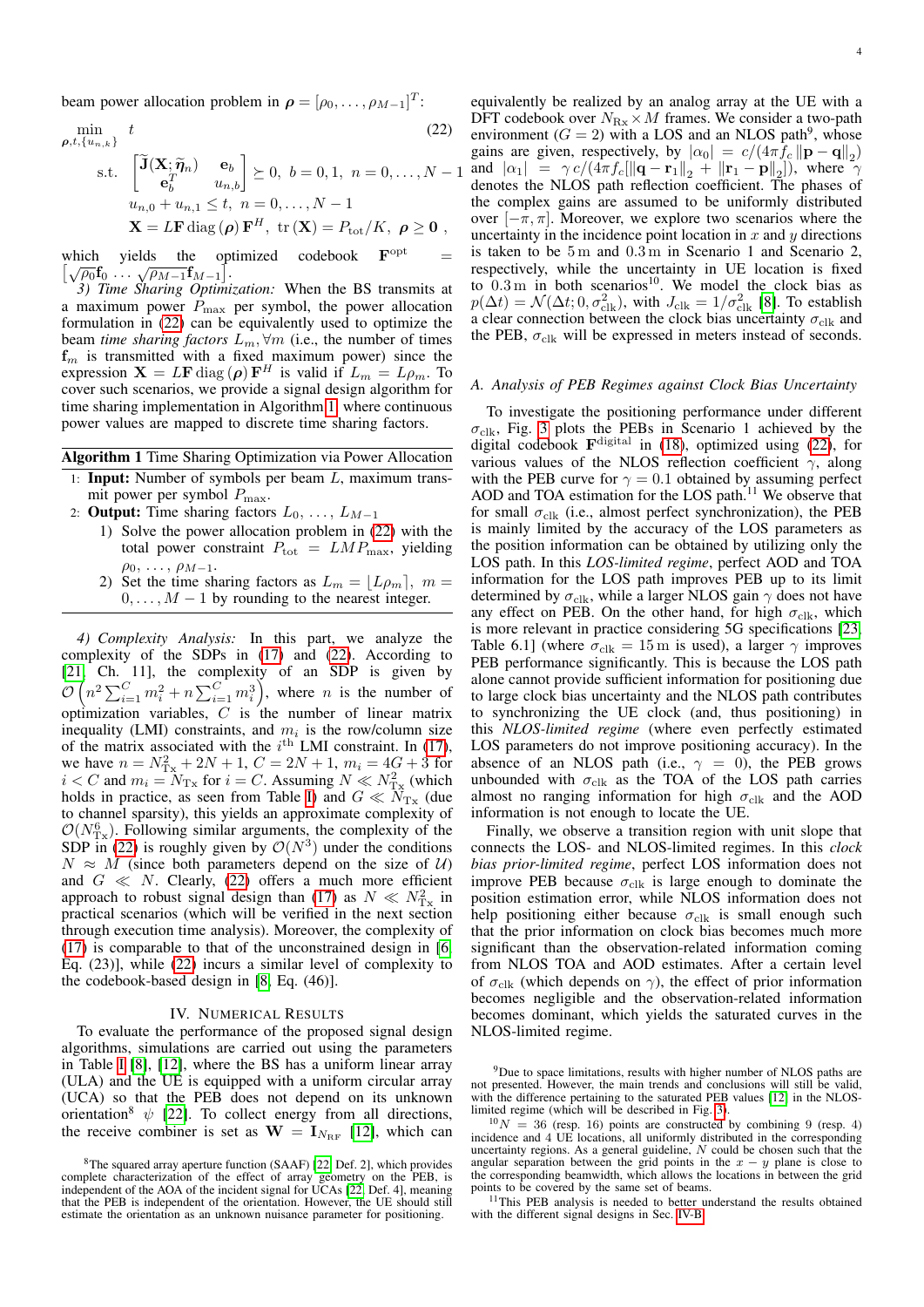

Fig. 3. PEB regimes with respect to clock bias uncertainty for the digital codebook  $\mathbf{F}^{\text{digital}}$ , where  $\gamma$  is the reflection coefficient of the NLOS path.

## <span id="page-4-1"></span>*B. Performance of Optimal and Codebook Based Strategies*

In this part, we compare the worst-case PEB performances of the following signal design strategies by setting  $\gamma = 0.1$ :

- *Proposed:* Optimal robust design in [\(17\)](#page-2-4), digital and analog codebooks,  $\mathbf{F}^{\text{digital}}$  and  $\mathbf{F}^{\text{analog}}$  in [\(18\)](#page-2-6), optimized via [\(22\)](#page-3-0).
- *Benchmark:* Directional beam codebook F sum [\[8\]](#page-5-6), optimized via [\(22\)](#page-3-0) and with uniform power allocation.

Fig. [4](#page-4-2) shows the worst-case PEBs and the relative illuminations of the LOS path<sup>12</sup> for Scenario 1 and Scenario 2. Moreover, Fig. [5](#page-5-25) illustrates the beampatterns of the considered strategies in Scenario 1 for two different values of  $\sigma_{\text{clk}}$ . Finally, the average execution times on MATLAB for Scenario 1 were found to be 17.3 s (to solve  $(17)$ ), 3.8 s (using  $\mathbf{F}^{\text{digital}}$  and  $\mathbf{F}^{\text{analog}}$ ), 3.7 s (using  $\mathbf{F}^{\text{sum}}$ ).

In agreement with the observations in Fig. [3,](#page-4-0) all strategies experience the three different PEB regimes with respect to  $\sigma_{\text{clk}}$ . As expected, most of the power budget is allocated to illuminate the LOS path in the LOS-limited regime, whereas the NLOS path gets more power as  $\sigma_{\text{clk}}$  increases. Additionally, the proposed optimal strategy in [\(17\)](#page-2-4) achieves the best performance in all operation regimes and scenarios. In Scenario 1, the proposed codebooks  $\overline{\mathbf{F}}^{\text{digital}}$  and  $\mathbf{F}^{\text{analog}}$  outperform the traditional (optimized) codebook F sum in the LOS-limited regime, while they achieve almost the same performance in the NLOS-limited regime. The reason is that although directional beams maximize the SNR over the specified angular region (see Fig. [5\)](#page-5-25), positioning requires accurate AOD estimation, which can be enabled by a balanced combination of directional and derivative beams, as illustrated in Fig. [2.](#page-2-2) Due to the relatively small uncertainty in the LOS path compared to the NLOS path in Scenario 1, F<sup>digital</sup> and F<sup>analog</sup> can provide non-negligible performance gains over F<sup>sum</sup> in the LOSlimited regime, whereas  $\mathbf{F}^{\text{sum}}$  in the NLOS-limited regime can produce beampatterns very similar to those achieved by F<sup>digital</sup> and F<sup>analog</sup> over a large angular region, as seen from Fig. [5.](#page-5-25) This is also corroborated by the PEB results of Scenario 2, where  $\mathbf{F}^{\text{digital}}$  and  $\mathbf{F}^{\text{analog}}$  significantly outperform F sum in both LOS- and NLOS-limited regimes due to low uncertainty in UE and incidence point locations.

Comparing the proposed optimal and codebook based strategies, we see that F<sup>digital</sup> and F<sup>analog</sup> exhibit PEB performances very close to the optimal approach in [\(17\)](#page-2-4) in most cases, which implies that the proposed codebooks with optimized power allocation provide near-optimal and lowcomplexity solutions to spatial signal design. In addition, for all regimes and scenarios, the performance gap between

<span id="page-4-0"></span>

<span id="page-4-2"></span>Fig. 4. Worst-case PEBs and relative illuminations of the LOS path for the considered signal design strategies in Scenario 1 (large incidence location uncertainty) and Scenario 2 (small incidence location uncertainty). In Scenario 1,  $N_0 = 2$  and  $N_1 = 6$  beams are needed to cover the uncertainty region of the UE and the incidence point, respectively, while we have  $N_0 = N_1 = 2$  in Scenario 2. As observed from the uniform and optimized  $\mathbf{F}^{\text{sum}}$  curves, the proposed power allocation in [\(22\)](#page-3-0) always improves positioning performance.

<span id="page-4-3"></span>TABLE II GUIDELINES ON WHICH SPATIAL SIGNAL TO USE UNDER DIFFERENT PEB REGIMES IN FIG. [3](#page-4-0)

|            | <b>LOS-limited</b>  | Clock bias prior-limited            | <b>NLOS-limited</b>   |  |
|------------|---------------------|-------------------------------------|-----------------------|--|
| Scenario 1 | $\mathbf{r}$ analog | $\mathbf{F}^{\text{sum}}$ (Uniform) | Opt. Precoder in (17) |  |
| Scenario 2 | $\mathbf{r}$ analog | $\mathbf{F}^{\text{sum}}$ (Uniform) | $\mathbf{r}$ analog   |  |

F<sup>digital</sup> and F<sup>analog</sup> is negligible, which suggests that the proposed methods can be implemented in low-cost analog mmWave architectures without any loss in positioning accuracy. To summarize the main results, Table [II](#page-4-3) provides practical guidelines on which spatial signals to use under different PEB regimes.

## *C. Performance of Time Sharing Optimization*

To validate Algorithm [1,](#page-3-1) we plot in Fig. [6](#page-5-26) the worst-case PEBs obtained by the power allocation scheme in [\(22\)](#page-3-0) and the time sharing scheme defined by Algorithm [1.](#page-3-1) As expected, with sufficient number of symbols per beam, time sharing can attain the same performance as power allocation since the rounding error in  $\bar{L}_m = |L\rho_m|$  diminishes as L increases.

#### V. CONCLUSION

We have tackled the problem of spatial signal design for mmWave positioning under clock bias and location uncertainties. The proposed optimization-based robust design and low-complexity codebook-based heuristic designs are shown to

 $12$ For a given precoder F, the relative LOS illumination is calculated as  $\int_{\theta \in \text{LOS}} \left\|\mathbf{a}_{\text{Tx}}^T(\theta) \mathbf{F}\right\|_2^2 d\theta / \int_{\theta \in \text{LOS,NLOS}\}} \left\|\mathbf{a}_{\text{Tx}}^T(\theta) \mathbf{F}\right\|_2^2 d\theta$ . As the relative LOS illumination exhibits similar trends for Scenario 1 and Scenario 2, the results are shown only for Scenario 1.